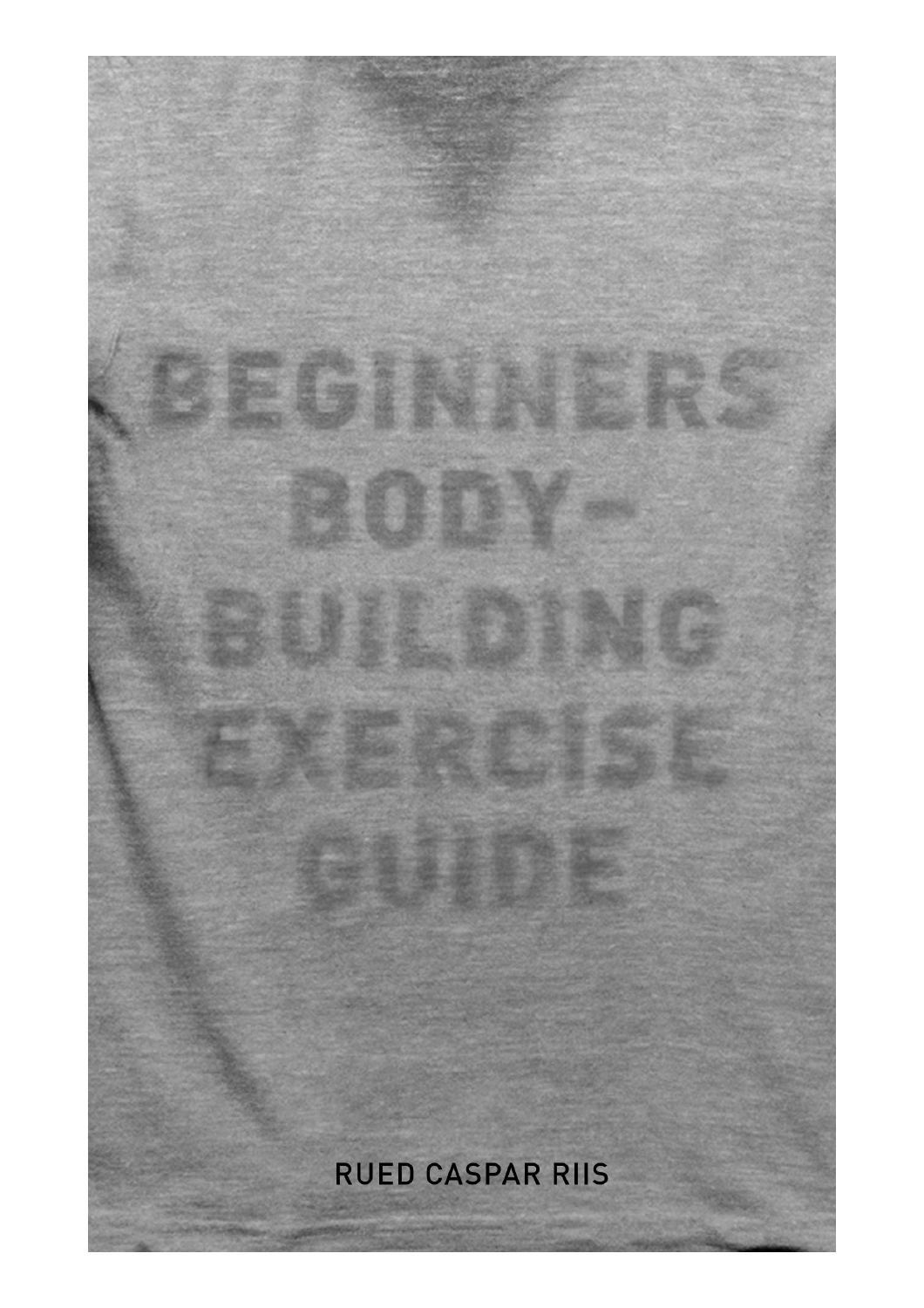# **Beginners Bodybuilding Exercise Guide**

*A practical walkthrough of the best exercises to kick-start your progression*

All recommendations are based on extensive research within the field of fitness and bodybuilding and on personal results with this framework. This a book reduced to only the essentials. For in-depth information on diet, supplementation and exercises, you can find loads of books and websites with (way too) detailed information on these matters.

Have fun with this guide and train hard.

- Rued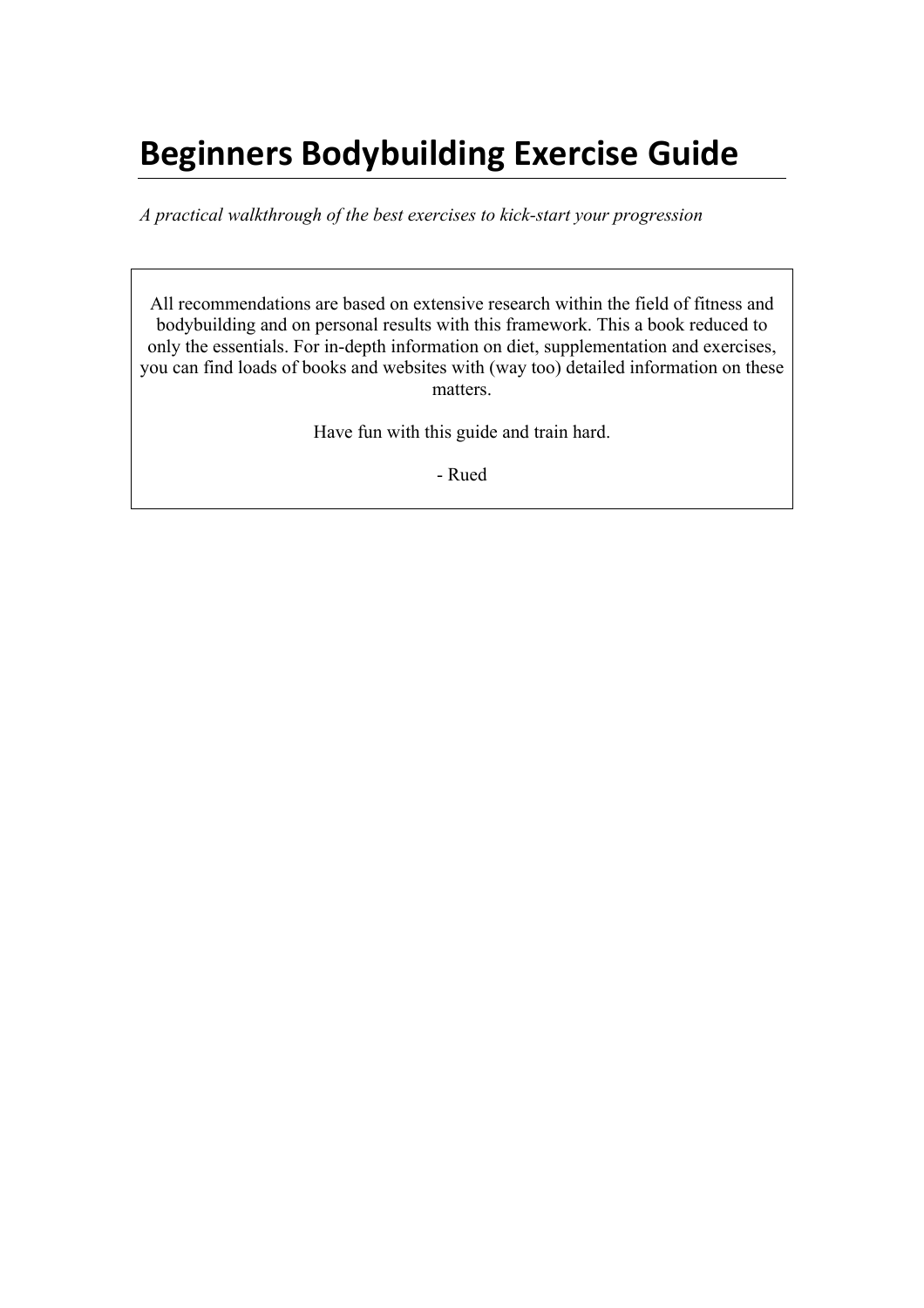# **BEGINNERS BODYBUILDING EXERCISE GUIDE**

| Only use the best exercises<br>No need for more than 8 muscle groups | 3<br>3         |
|----------------------------------------------------------------------|----------------|
| LEGS                                                                 | 5              |
| SQUAT                                                                | $\mathsf S$    |
| <b>ONE-LEGGED CALF RAISE</b>                                         | 5              |
| BACK                                                                 | 6              |
| <b>DEAD LIFT</b>                                                     | 6              |
| <b>BICEPS</b>                                                        | 7              |
| <b>DUMBELL CURL</b>                                                  | $\overline{7}$ |
| PREACHER CURL                                                        | $\overline{7}$ |
| WINGS                                                                | ${\bf 8}$      |
| PULL-UPS                                                             | $\, 8$         |
| <b>NEGATIVE PULL-UPS</b>                                             | $\, 8$         |
| CHEST                                                                | 9              |
| <b>BENCH PRESS</b>                                                   | 9              |
| INCLINE DUMBBELL BENCH PRESS                                         | 9              |
| <b>TRICEPS</b>                                                       | 10             |
| <b>FRENCH PRESS</b>                                                  | 10             |
| <b>DIPS</b>                                                          | 10             |
| <b>SHOULDERS</b>                                                     | 11             |
| <b>MILITARY PRESS</b>                                                | 11             |
| <b>LATERAL RAISE</b>                                                 | 11             |
| <b>ABS</b>                                                           | 13             |
| THE WHEEL                                                            | 13             |
| <b>WEIGHTED SIT-UPS</b>                                              | 13             |
| <b>LEG RAISES</b>                                                    | 14             |
| <b>SIDES</b>                                                         | 15             |
| <b>DUMBBELL SIDE BEND</b>                                            | 15             |
| <b>OBLIQUE TWIST</b>                                                 | 15             |
| <b>Mental barriers</b>                                               | 16             |
| First barrier                                                        | 16             |
| Second barrier                                                       | 16             |
| <b>FOOD</b>                                                          | 17             |
| <b>SUPPLEMENTS</b>                                                   | 18             |
| Protein Powder                                                       | 18             |
| Fish Oil                                                             | $18\,$         |
|                                                                      |                |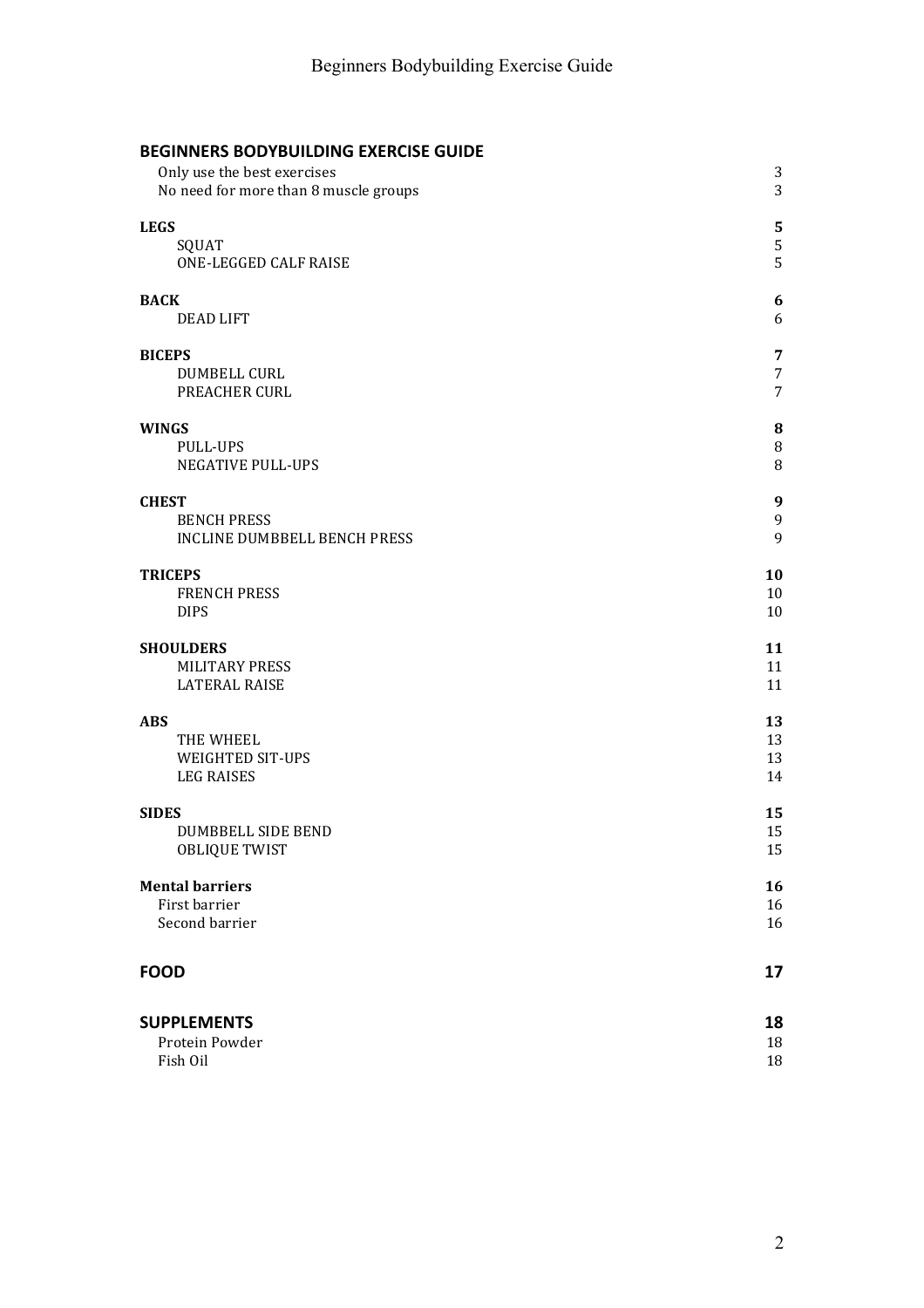Welcome to Beginners Bodybuilding Exercise Guide. What you have found here is a head start into the world of weight training and bodybuilding. This exercise guide filters out the noise of hundreds of inefficient exercises and saves you from time and injuries. The Internet is a jungle of suggested routines, programs, and whatnot, but you really only need a handful of powerful, basic exercises to give you great results.

What you will find in this guide is a brief description of what to focus on when doing each exercise. Every exercise is accompanied by a "3 things to keep in mind" list. These three things are what you will be focusing on when you're lying on the bench, squatting, or doing any other exercise. By keeping it simple and focusing on three key technical features of the exercise, you will be covered and assured that you do everything the right way, and at the same time you won't need a personal trainer, a bodybuilding bible, or other detailed assistance. We're aiming at keeping things simple and efficient!

### **Only use the best exercises**

There is a vast amount of sources to get inspired by, but also to get misled by. Many of the things you find on YouTube and on the bodybuilding sites are, if not misleading, then a derailed attempt at coming up with new or innovative ways to train. In the eternal hunt for the secret exercise that transforms you into a machine, one comes across a lot of weird suggestions, but such an exercise is however nowhere to find. There is a ton of exercises for each part of the body, but forget about them all for a second. You only need a handful of exercises for each body part. The key is to keep increasing the weight, as you get stronger.

What?! Is that it?! No percentages, no tables of progression, and no preaching about principles of overload and whatnot? No, not this time. What you get here is what you need and nothing more than that. Feel free to pick your favorites, alter the order of exercises, and tweak them to make them your own. But the main structure of this school of working out is not in question, as it has been tested and proven for decades.

Your body is your own – and therefore no one can tell you how fast to progress or how exactly to go about in the gym. The right progression is when you are strong enough to move on to heavier weights. A simple advice on progression follows later on.

### No need for more than 8 muscle groups

The body can be divided into eight muscle groups. For each muscle group, you will get a number of exercises you use to build your body into a shredded machine. Maybe you will wonder why there are not 10 or 20 different muscle groups to work on.

That is because if you work with the following exercises they will focus on a specific muscle *group* in the best way possible, and that means that the muscles surrounding and supporting the muscle working are worked at the same time. Therefore you do not need a dozen of exercises for every little muscle in your body.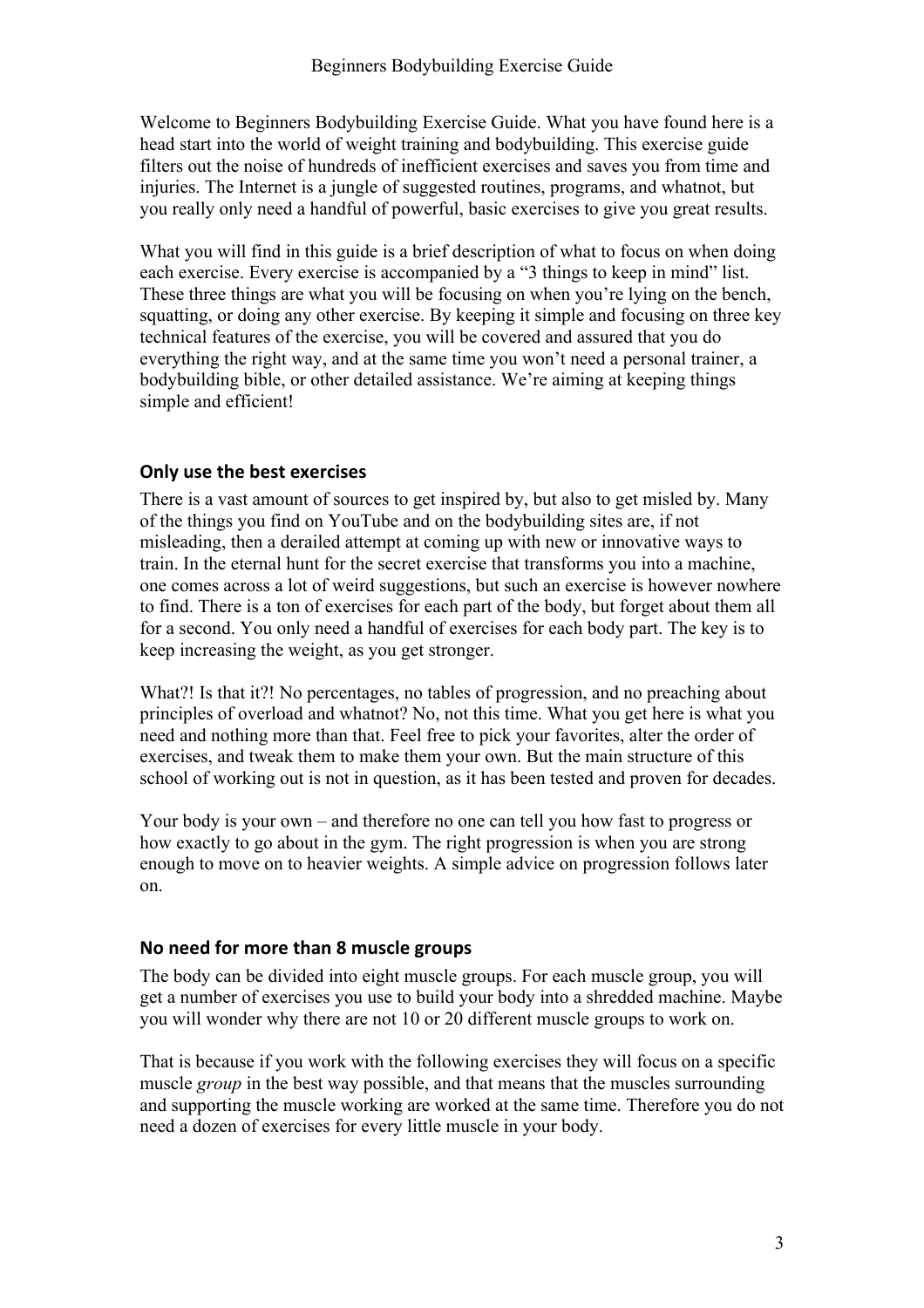In the following, I will walk you through the muscle groups and give you the All-time Favorite Exercises to make your progression skyrocket.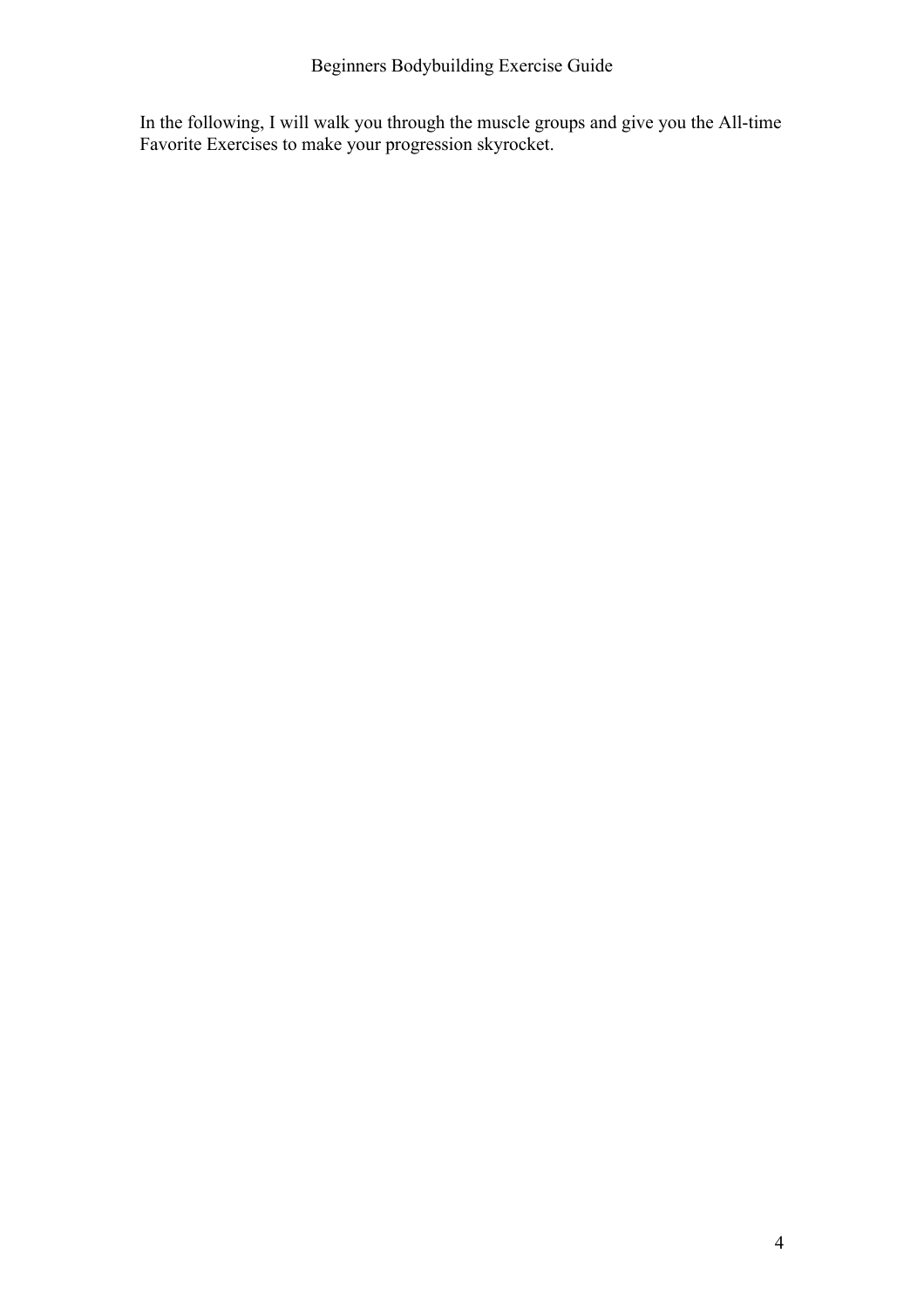### *LEGS*

Basically, the legs consist of three parts: The thighs (front and back) and the calves. You get two essential leg exercises to work the front of your thighs and your calves. The back of the thigh, also called hamstrings, will be trained from the dead lift under back exercises.

### **SQUAT**

King of legs is the squat. This exercise is the heaviest and hardest exercise I know, but it is totally worth the work. As with many things in life, what you put in is what you get out. Therefore, a heavy squat is worth incorporating as a very central focus point of your general workout. It is also said, that the activation of huge muscle groups like the legs release a natural growth hormone out into your bloodstream. In that way, the squat will fuel your entire body and add gains all over.

### **Three things to keep in mind**

- Press through your heels rather than your forefoot.
- Keep your chest high at all times in a 'proud' posture with the shoulders drawn back.
- Going deep with the right amount of weight is more beneficial than going half way with a ton

### **ONE-LEGGED CALF RAISE**

Good calves make your entire legs look shaped. Use this exercise to get the nice tone that shows in shorts.

Find some kind of object to leverage your foot above the floor. Stand on one foot and push yourself up and down in a slow and controlled movement. Rep range is a bit higher here than I normally recommend; an example is to do  $20$ ,  $20 + 15$ ,  $15 + 10$ ,  $10$ for each foot without any rest between. But if you're stronger than that, just go to failure for one foot, hit failure on the other, and start over with your first foot without enjoying any rest in between sets.

- Go deep and high full range of motion is key
- Enjoy the eccentric phase it is for free
- Keep your knees still to avoid using momentum and strength from the bigger leg muscles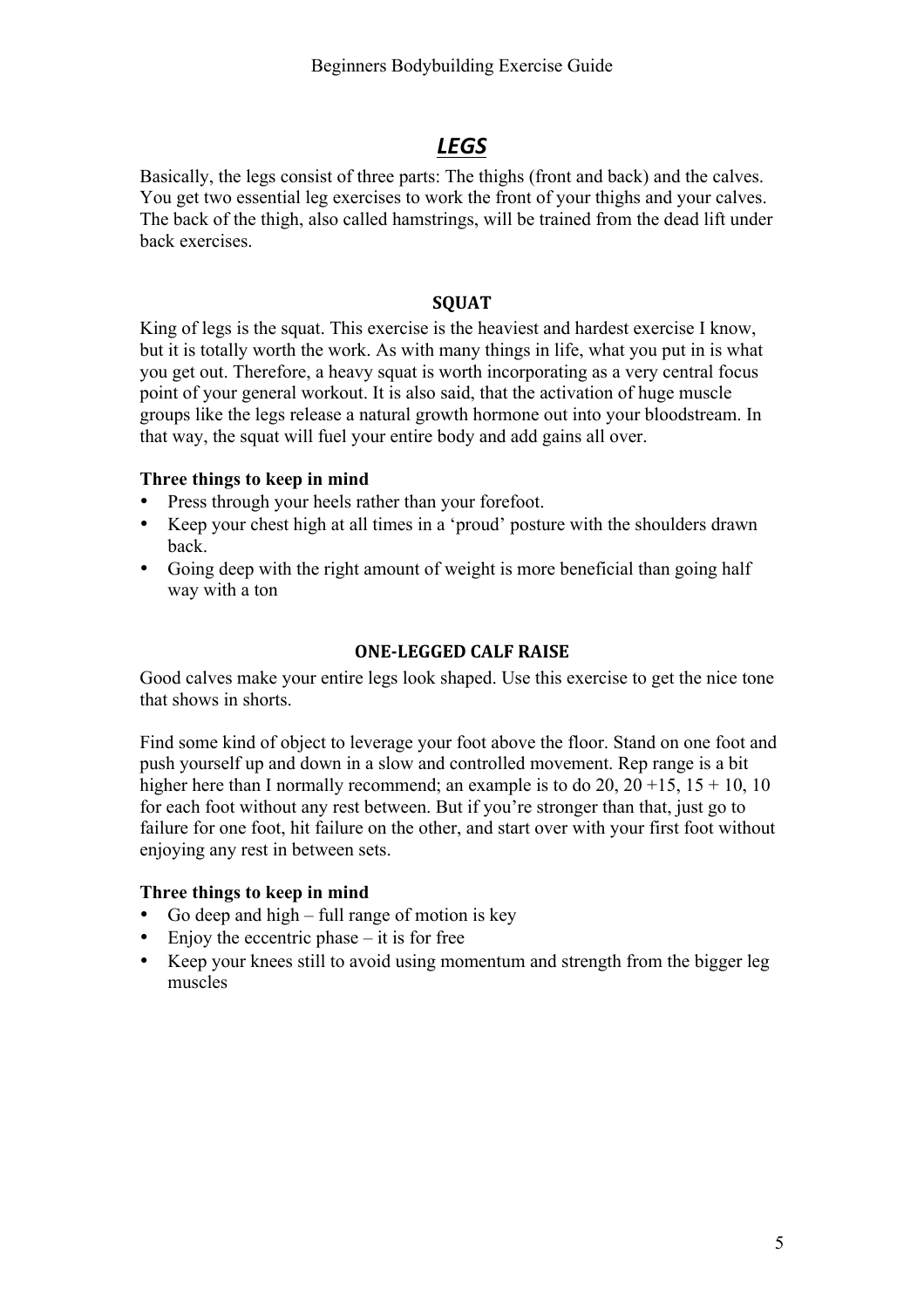# *BACK*

A broad and toned back makes the t-shirts sit well and helps you keep a nice and sound posture throughout the day. One piece of advice that goes for all back exercises is to draw your shoulders backwards and down. This is to take the pressure off the spine in exercises like deadlift, bent-over barbell, and rows. Do your back exercises before any wings and biceps exercises to have a good grip and pulling strength in the bigger and more demanding back exercises.

### **DEAD LIFT**

The dead lift is a very fundamental exercise. It will build your back from ass to neck and works a wide array of muscles. Also, the deadlift will build you some serious hamstrings – the back of your legs. These muscles support the back in drawing the weight from the floor and up into a proud posture with your chest held high.

Use some pads for better grip, since you will rapidly increase the weight of your dead lift. This requires a lot of grip strength, thus building great underarms that can hold on to the bar.

- Use mixed grip for better grip strength
- Extend your legs and back simultaneously not first one and then the other
- Keep a curved back at all times never do a rep where the upper body is falling forwards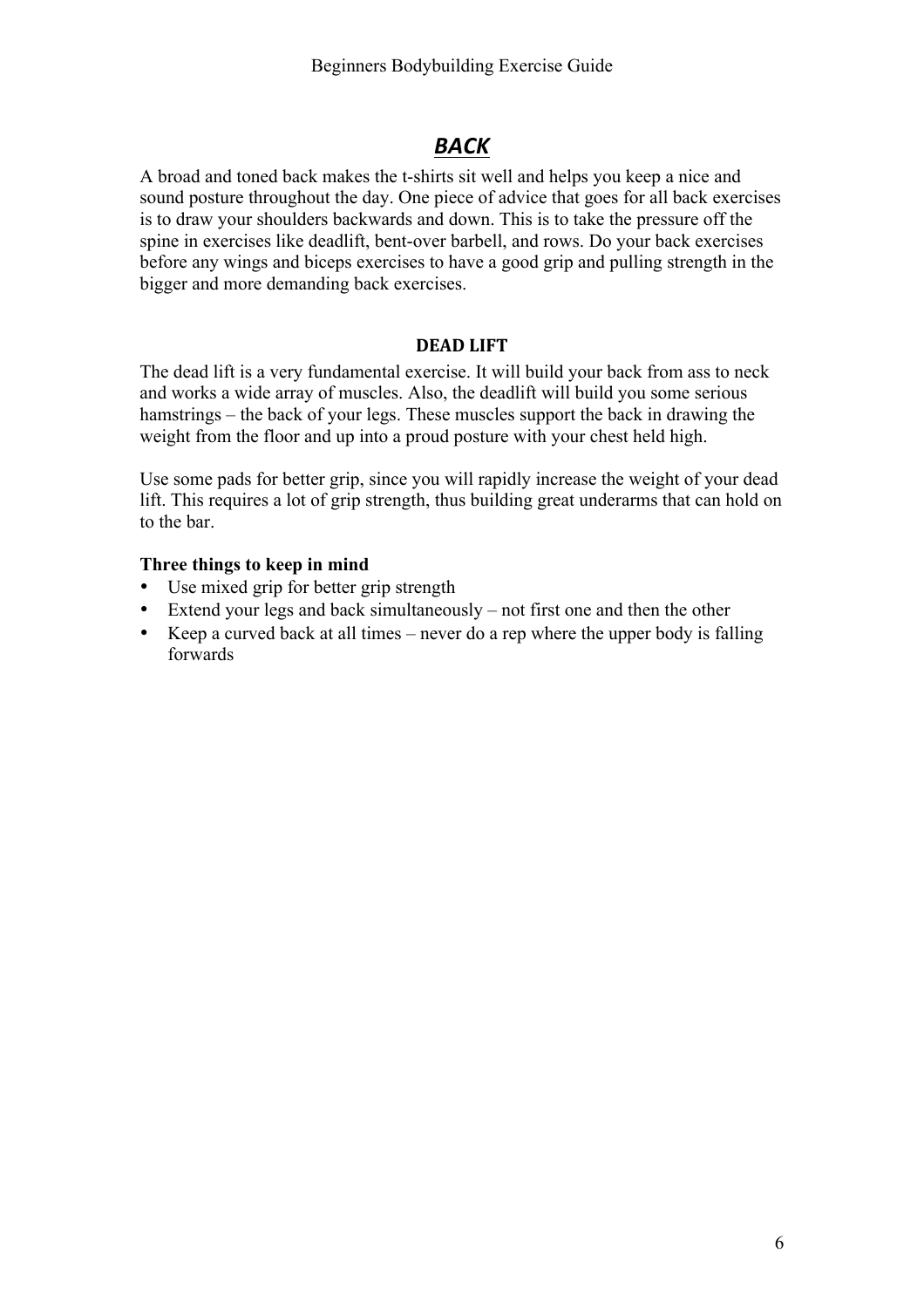### *BICEPS*

The bicep is the muscle that people choose to show off when demonstrating their strength. It is the classic sign of physical strength, and a big bicep looks really good and supports all the pulling exercises. It is important to note that biceps only account for 1/3 of the arm size, so be sure to work that tricep as well.

### **DUMBELL CURL**

This exercise is executed by standing up holding one dumbbell in each hand. Turn your hands outwards and draw through your biceps to lift the weights simultaneously. Turning your thumbs outwards with your palms facing up, you concentrate the force on the biceps, targeting these muscles as much as possible.

### **Three things to keep in mind**

- Keep your elbows aligned with or in front of your hips.
- Full range of motion is the direct way to a long, thick and athletic biceps.
- Keep a straight back, high chest and no swaying back and forth.

### **PREACHER CURL**

This exercise is the same as dumbbell curls, but you just hold your hands differently to involve the muscles of the underarms. Instead of palms facing upwards, you will now want to hold like if it was a sack, a joystick, or a dumbbell in a preacher curl. That means turning your palms a little inwards so that the dumbbells are vertical instead of horizontal.

Do this exercise directly after the normal curl to squeeze out that last juice of the biceps.

- Keep elbows and weights in front of you.
- Don't drop the weights on the way down from a rep use the negative phase
- Do as many as possible directly after normal curls using the same weights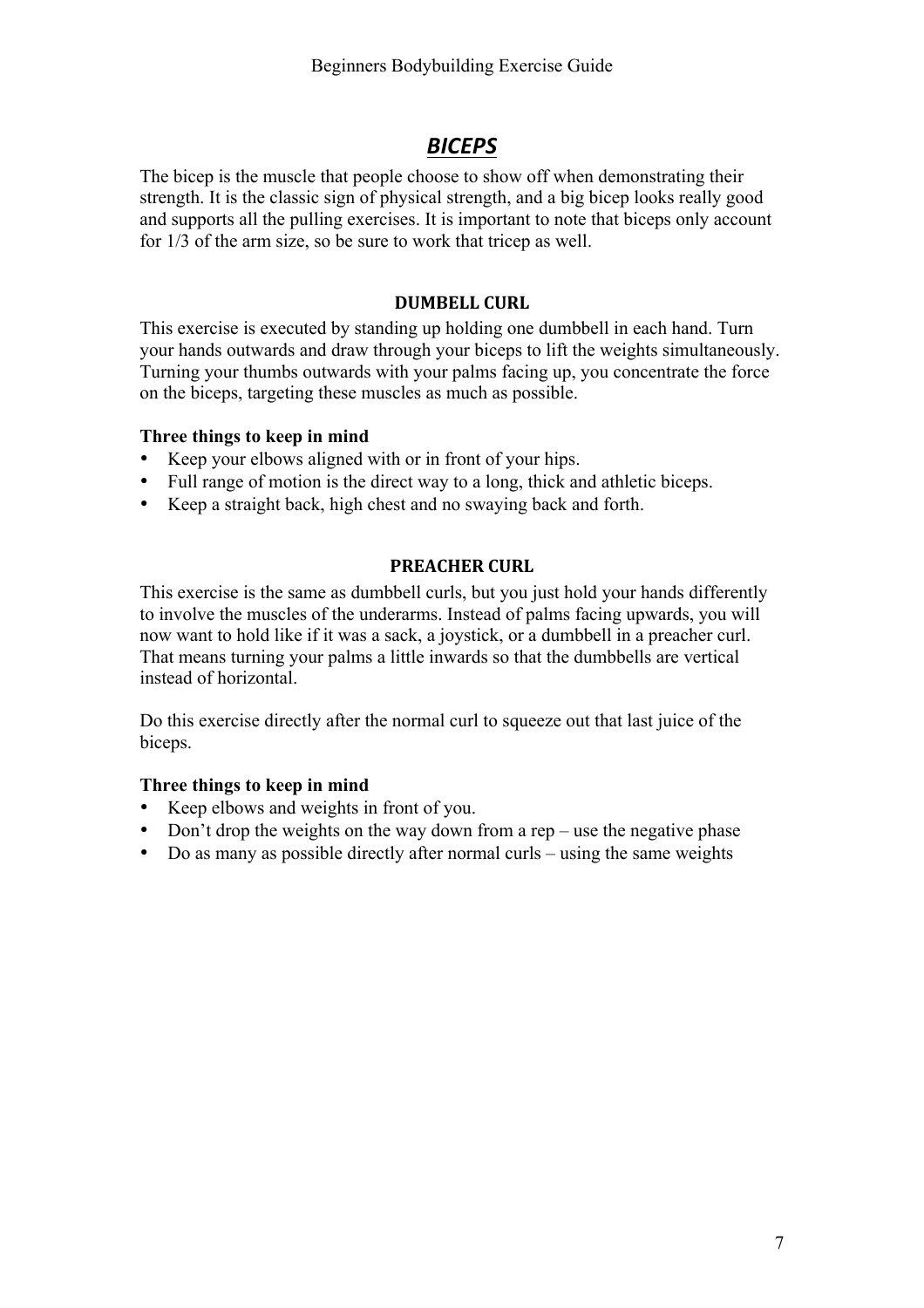### *WINGS*

One of the most important features of getting that desired, athletic V-shaped body is the wings. They sit under and behind the armpits and allow you to drag yourself upwards with help from the biceps. Big wings won't make you fly, but they will give you a broader back, a shaped body and a strong pull-up.

#### **PULL-UPS**

The pull-up is the king of wing exercises. It is a hard exercise that levers your body from the ground and up over the bar that you are holding on to. A reason to love the pull-up is that it is a very natural and basic movement that will save your life when hanging from a tree or from a cliff side. Being able to lift your own body weight is overall satisfying at a very basic level.

#### **Three things to keep in mind:**

- A wider grip targets wings more than a closer grip biceps-involving pull-up.

- Try not to arch your back forward – keep a straight back with the shoulders pulled back and down.

- Don't relax your shoulders in the hanging position – lift yourself up a little bit by drawing down your shoulders and keeping your neck free.

If you're a small guy, it will be easier than if you're a big fellow. The starting point for those, who cannot do pull-ups is  $-$  no, not only pull-downs as many advise  $$ negative pull-ups.

### **NEGATIVE PULL-UPS**

Negative pull-ups are a great aid to either start doing normal pull-ups or to just squeeze the last juice out of a set of pull-ups. The word negative refers to the negative phase in which the force is applied, the way from being up high to slowly letting your body descent towards the floor. Jump back up or use a chair to get up again, and repeat until your negative phase goes too fast because you're exhausted. Learn to love this way of finishing a set – it is a very simple way to hit your wings and biceps a little extra.

### **Three things to keep in mind**

- Descent slowly – let the descent last 3 seconds.

- Continue the negative movement till the end of your range of motion – until you hang.

- Keep a proud posture – chest high, shoulders back, chin up.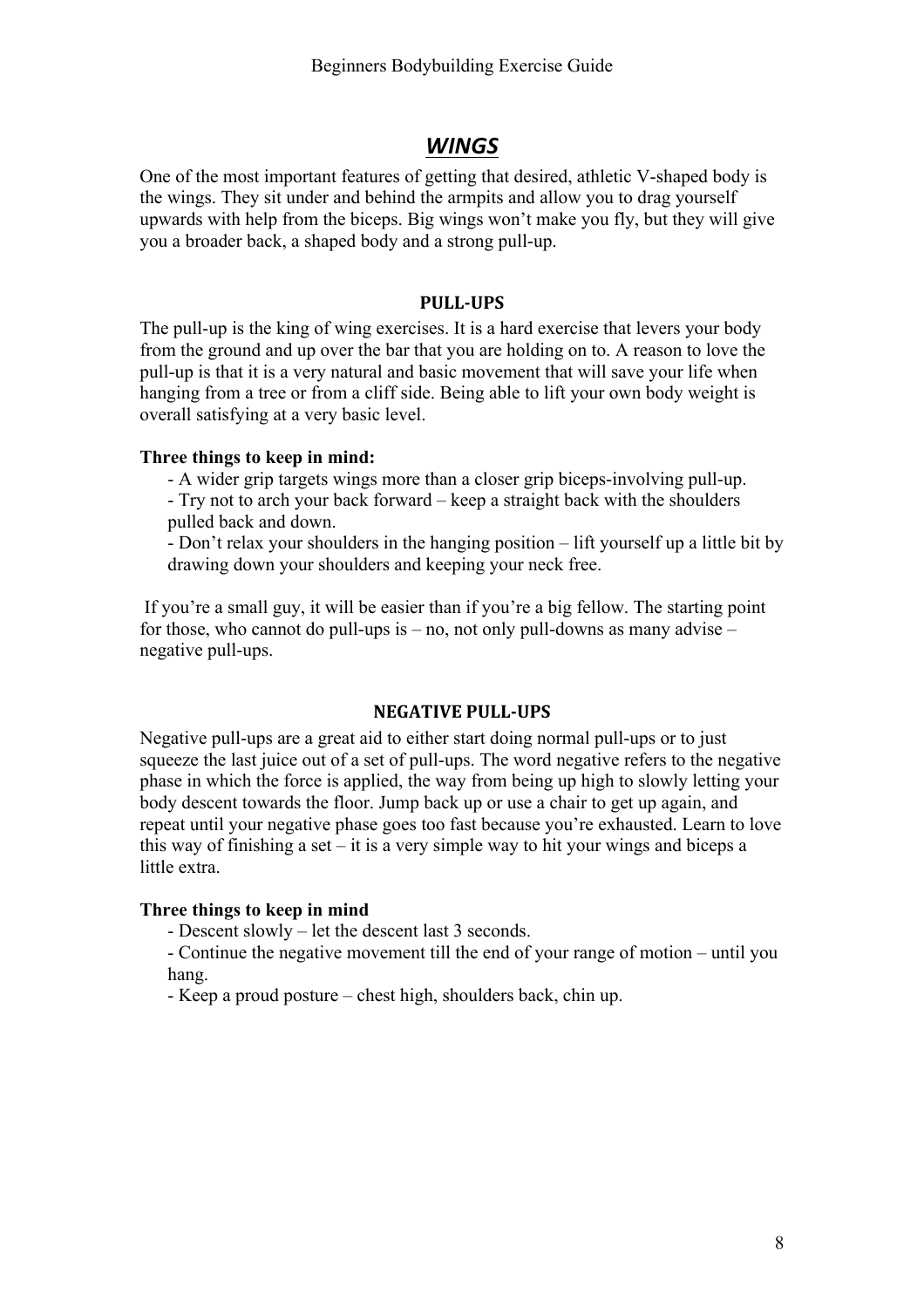# *CHEST*

The chest is a favored muscle group to train – simply because it feels delicious and doesn't hurt as much as e.g. the squat. I am using three exercises to build a full chest from shoulder to shoulder. The three exercises are bench press, incline bench press and cable cross – as simple as that.

#### **BENCH PRESS**

My personal favorite exercise in the world. Lying on the bench, shoulders back, and thrusting the weight towards the ceiling is a very satisfying feeling. Go for good form, meaning proper technique – and then loads of weight. The bench press works your overall chest and is the best base for any chest workout. So make friends with the bench and take your workout back to basics.

### **Three things to keep in mind**

- Keep your feet shoulder width apart, flat in the floor and use them only for stabilizing.
- Touch down the bar on your chest around your solar plexus not all way up at your neck.
- Remember to breath blow out your air at the top of the movement

### **INCLINE DUMBBELL BENCH PRESS**

Why is this exercise so important to do? It will save you from a weird, hanging chest where all muscle is located in the lower area – the pectoralis major. Instead of that, we want a full, squared Superman chest that goes from the lower to upper chest. This athletic chest is build through great focus on upper chest. The upper chest is important in giving you the boundaries around the whole chest-pack. So go full range with good weights and set yourself apart from the other guys.

- Normally, two settings upwards from a flat bench is the best when targeting upper chest.
- You can go super deep with dumbbells do it, but don't overstretch your joints
- Feel the muscles working squeeze upper chest when the dumbbells fly high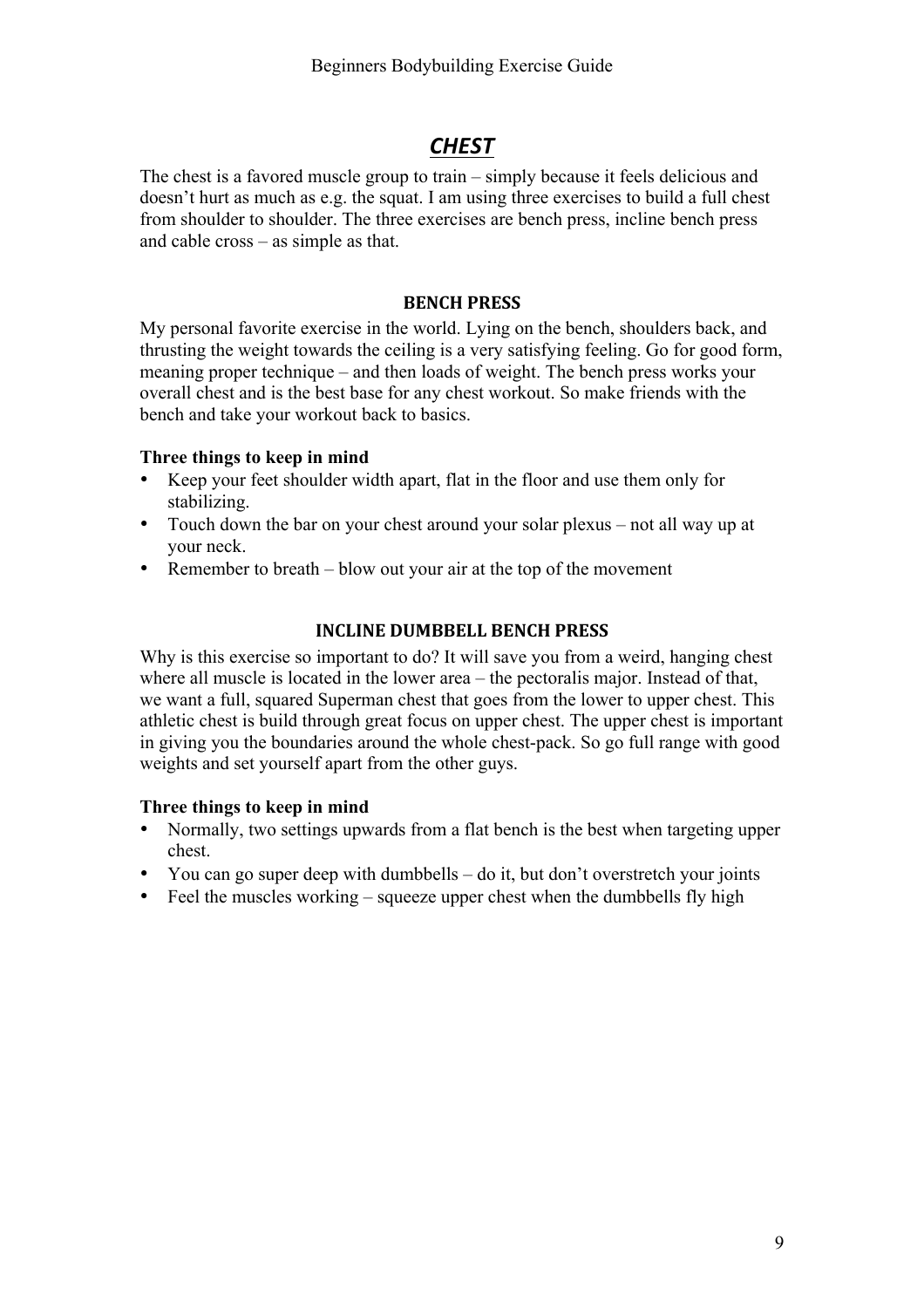### *TRICEPS*

The triceps muscles account for 2/3 of the total volume of your arms. Many will focus on biceps, but killing your triceps is crucial for getting big guns. Your t-shirts will love you for going hard when working on the triceps – and the pump you get from triceps is wonderful. When you train this part of your arms, the extension of the arm is what matters. Any type of extending the arm from bent to straight is putting stress on the triceps, but I still have some favorite exercises I'd like to share with you.

### **FRENCH PRESS**

Find a bench, get a curl bar and some weight. Now you are ready for the king of triceps workouts. The general idea is to lie on your back and bring the bar from just behind your head to a place above your face by stretching your arms. When doing the French press, you want to lie pretty high on a flat bench, meaning that your head is very close to the edge of the bench. This allows you to lower the weight down behind your head and get a big range of motion from down there and all the way up over your face. Remember a good grip – you don't want to lose any teeth on this one.

### **Three things to keep in mind**

- Keep your elbows in, making them point towards the ceiling not outwards.
- End exercise early above your face, not above the chest this keeps the stress on triceps constant.
- Let your body rest mainly on your upper back don't stem downwards the bench with your head or neck.

### **DIPS**

This is an exercise that, when executed in good form, is a very powerful mass builder. Not only will you grow a serious set of deep-cut triceps – you will also develop your chest and shoulders during this guy. Find some parallel handlebars that are pretty narrow – close to your hips, and allow you to move up and down. But hey – every gym has those standard dip racks, so walk over there. I almost didn't put this exercise in here, because it can harm and injure you, if you make mistakes like 1) going too deep, putting a lot of stress on the elbow joint, 2) damage your hands if you don't use gloves or pads, because your entire weight is on your palms, and you need those hands for a lot of other training, or 3) again, going too deep will also stress the front part of your shoulder, which takes a long time to recover from once the damage is done (believe me). Therefore, the next tips are very important to keep in mind at all times, doing the dips. After all, dips are great, but be aware of the ways this exercise can set you back.

- Don't lower yourself too far down aim for a right angle (90 degrees) between your upper and lower arm.
- Get something to support your hands and maybe your wrists
- Look straight forward and breath breathe out when your at the top of the movement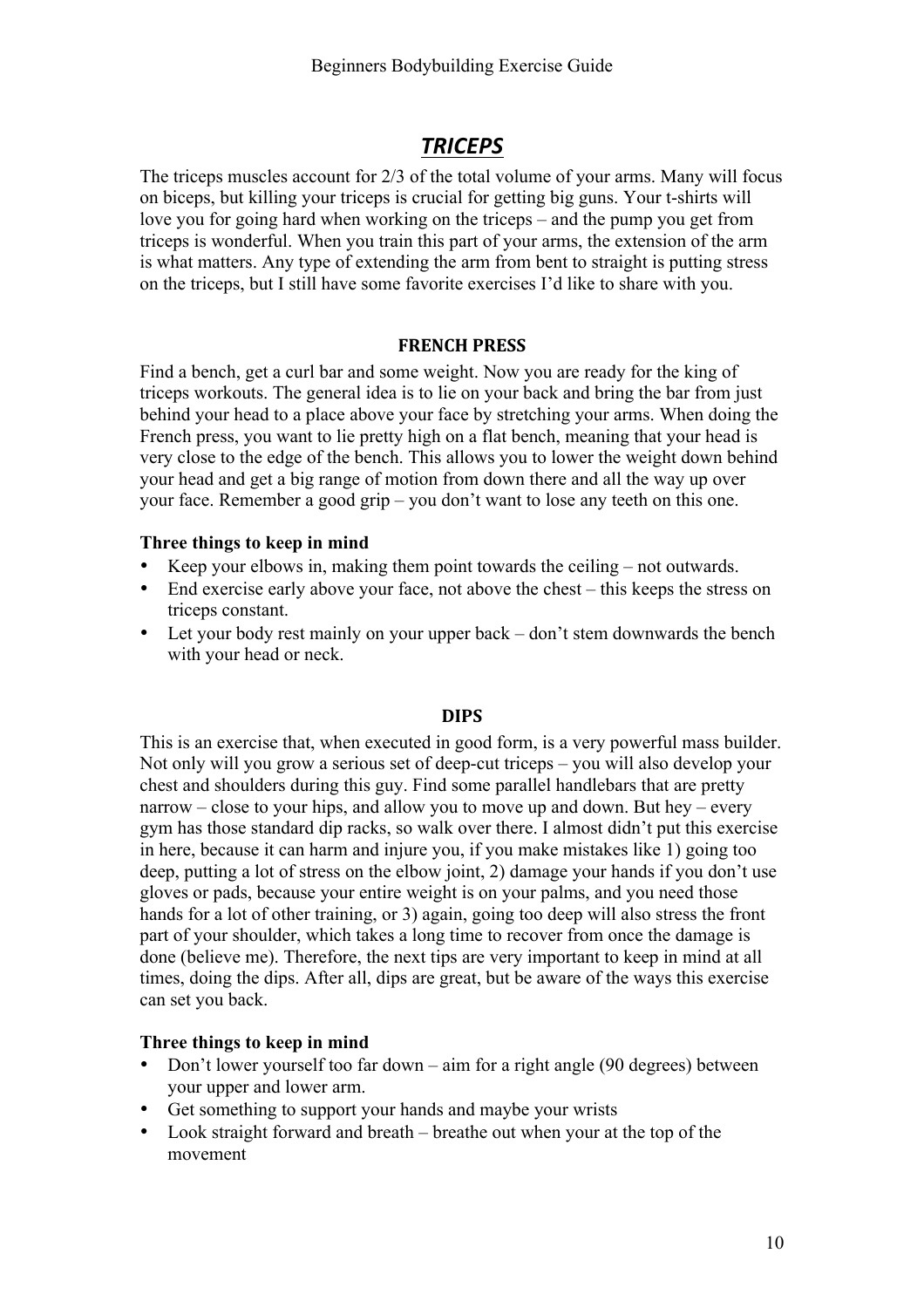### *SHOULDERS*

For the shoulder, the military press and the lateral raise are the two princes that will pack on clay to your width. Having strong shoulders is important when wanting the V-shaped athletic body. The shoulders are the top point of the V, and they must be the broadest part of our bodies.

With just a little effort, you can round up your shoulders instead of having the sharp, weak ones that show in a t-shirt, a shirt or a tank top. The shoulders consist of three different parts, of which you must work all of them to get powerful and rounded shoulders. The two exercises described here work the front and side part of the shoulder region. The back part of the shoulder is worked in back exercises, like the row.

### **MILITARY%PRESS**

The Military Press is a wonderful exercise, taking us back to basics of what shoulder strength is all about – leveraging stuff from low to high.

The basic exercise is performed with a barbell, some weight, and maybe a pair of pads for the hands. Stand with the barbell resting on your upper chest and thrust it into the air. This is the basic movement. It's normal to be strong to start out with, killing the first couple of sets, and then suddenly failing on the third or fourth. When this happens, you can squeeze out the last power by supporting the lift a little with the legs. This is down by bending slightly and then doing a little jump simultaneously with the shoulder press.

### **Three things to keep in mind**

- Keep a tight core keep a straight back, tighten your bum and push hips a little forward.
- Stand with feet shoulder width apart
- Have your elbows underneath your hands so the bar doesn't fall forwards.

#### **LATERAL%RAISE**

This exercise targets the outer part of your shoulders, which really adds to your broadness. Start out with light weights if you're new to this one. Choosing a weight that is too heavy ruins the exercise because you have to use momentum from the entire body.

Remember to lift the weights high and nearly straight arms. And as always – take your time on the way from high to low and learn to love that eccentric phase where the magic happens. "Time Under Tension" is a term to explore if interested, but the main concept is that the muscle needs to be stressed for longer time and throughout the entire movement. So enjoy the stretching and stressing of the negative phase on your way down.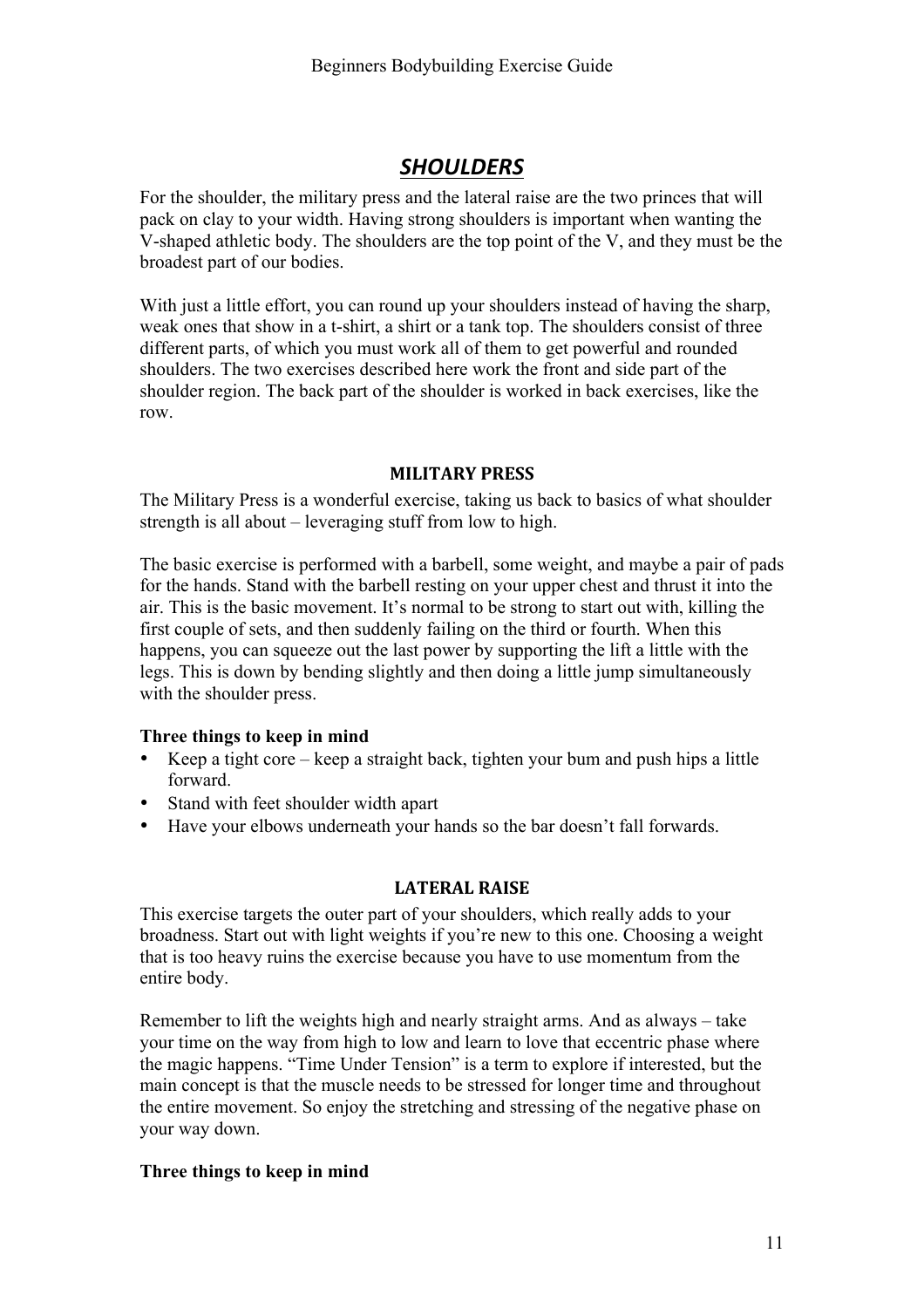- Go for that very proud posture with a high chest, shoulders back and looking straight ahead.
- Pay attention not to fall forward, rounding your upper back
- Have your pinky be your hand's highest point when holding the weights horizontally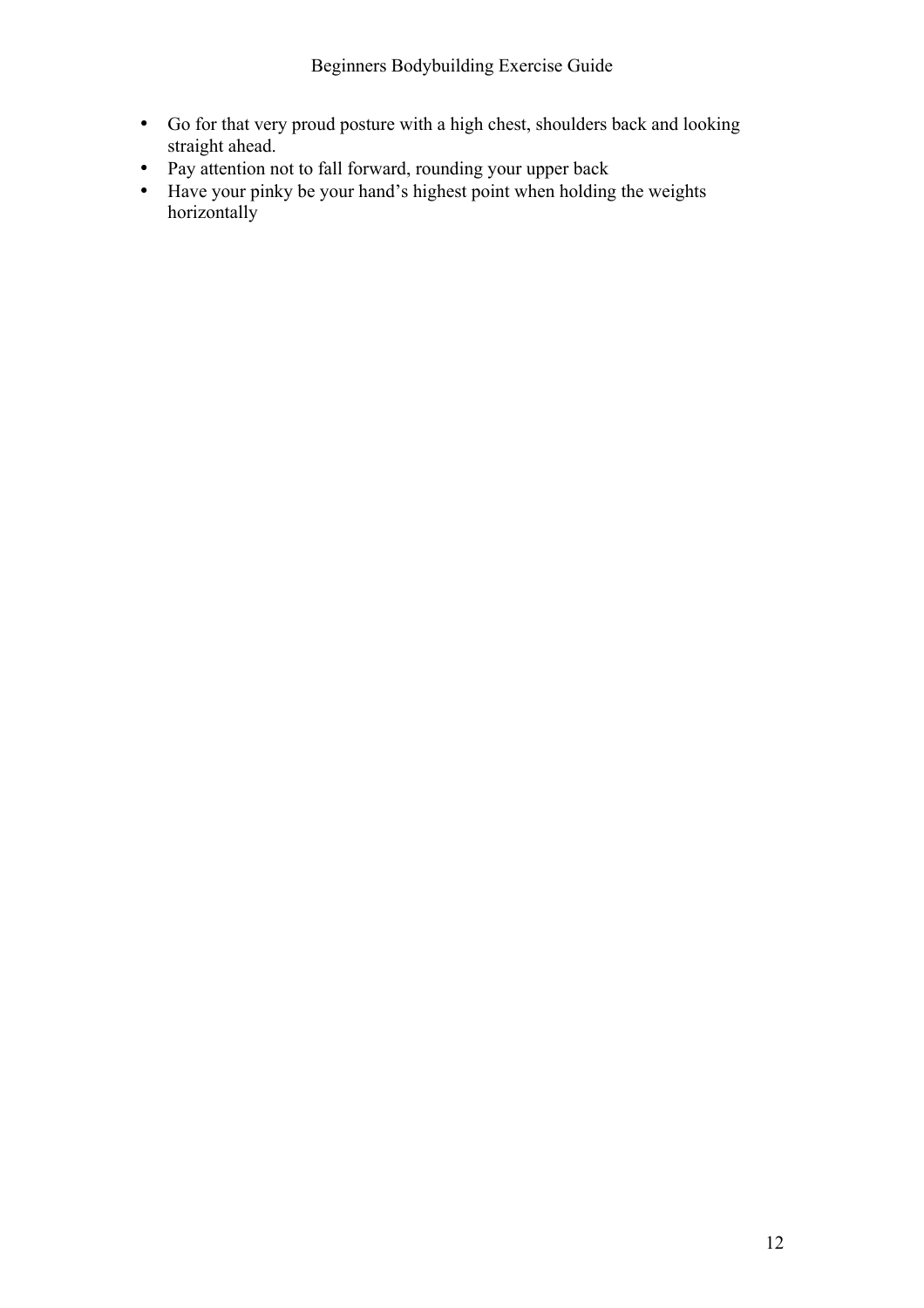### *ABS*

Those abs, those abs. A lot of guys and girls consider this muscle group the very most important of them all. Having great abs takes the focus off of everything else when the shirt comes off. The reason why is hard to tell – I think one of the reasons is that shredded abs or so hard to get and maintain. The muscle build up is one thing – the low fat percentage is another. You can have super strong abs, but if you have just a little fat on the belly, the boundaries between the abdominal muscles fade. A common saying goes, "A six-pack is achieved in the kitchen."

A simple but efficient approach to working the abs is to split the ab region into two parts, where you have it all covered without doing any weird twists, rolls or flips. The two areas to cover when doing an ab workout are the regular front region and the sides.

To get the desired six-pack, you need strong muscles at the front of your stomach. These muscles are trained by contracting your abs from the breastbone down towards your hips. In the following, you will get three exercises to skyrocket the development of your ab muscles.

### **THE%WHEEL**

The ab wheel – a wheel with levers on each side – is a very powerful tool to get strong abs. The exercise is done by sitting on your knees, grabbing the wheel and rolling away from your knees as far as possible and then back again. Sounds easy, but it really is hard and you have to keep some things in mind when doing the exercise.

### **Three things to keep in mind**

- Keep a straight back don't let your stomach hang down when rolling outwards.
- Keep straight wrists a lot of stress is put on the hands, so don't twist your wrists.
- Look down at the floor when rolling out it will ensure that your head is an extension of your spine instead of looking up and straining your neck.

### **WEIGHTED SIT-UPS**

Some people can do hundreds of regular sit-ups. That isn't what we are aiming for when building bigger muscles. Endurance is great, but not in this context. We are aiming at a rep range of about 10, and to fail at the  $10<sup>th</sup>$  rep, we need to apply extra weight to our sit-ups. Therefore, you find yourself a weight plate that you can do 10 and only 10 sit-ups with – holding the plate behind your head.

There is no good reason to treat the abdominal muscles any different than the rest of the body's muscles. So there is no need for the usual higher rep range – go hard and go heavy.

- Lock your feet underneath something or find a bench made for sit-ups.
- Do not use the weight to pull your head upwards just hold it towards your neck.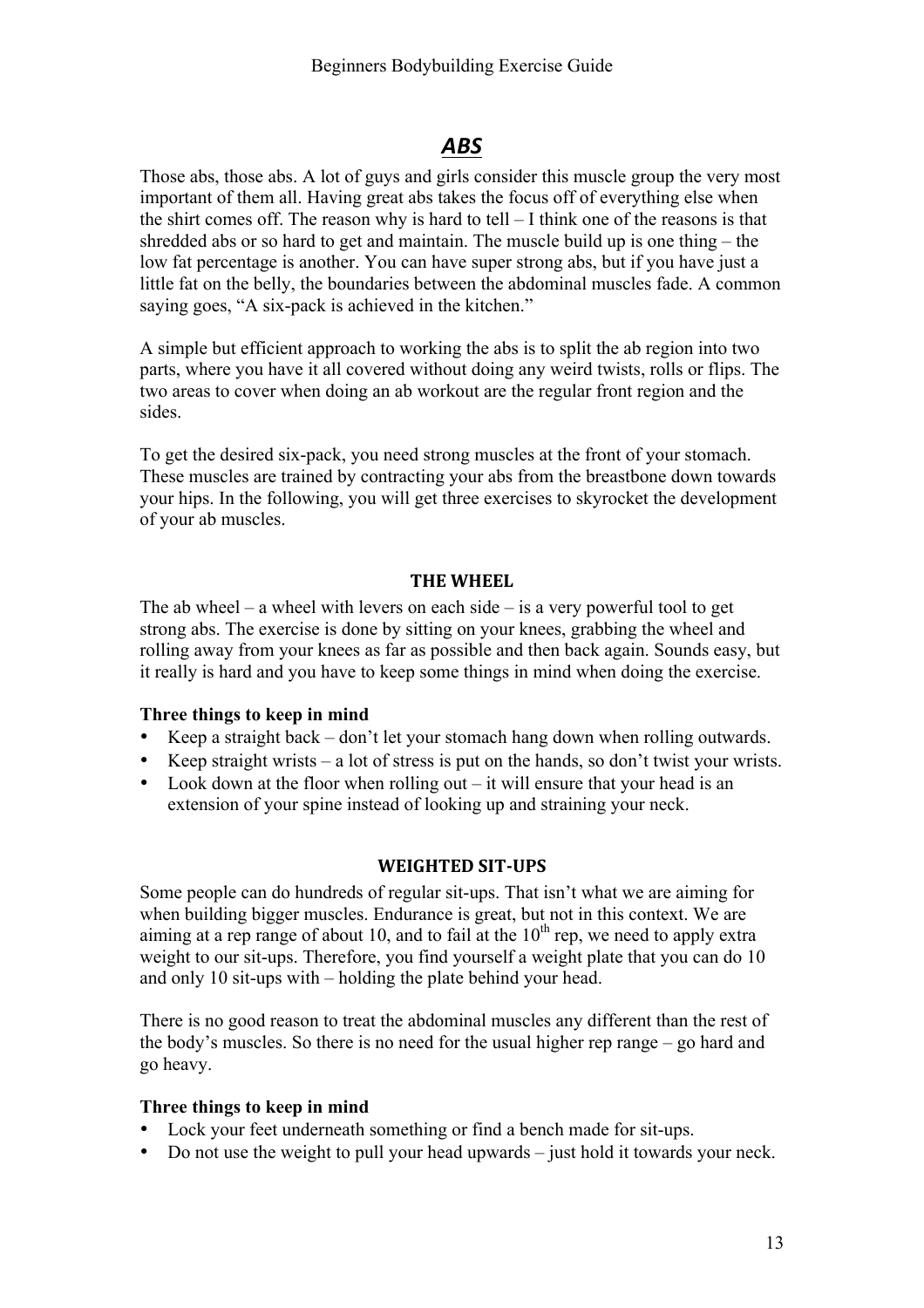• Full range of motion is key – touch down with upper back and go all the up, touching your elbows on your thighs.

#### **LEG%RAISES**

Leg raises work your lower abs and give you a nice and athletic V-cut. Do this exercise when lying on your back on a mat. You can use the weight of your own legs and raise and lower your feet from the ground and up to a 90-degree angle. Or you apply extra weight (read: apply extra weight!) by holding a medicine ball or other object between your feet. NB: Don't use a dumbbell because of the risk of dropping it on yourself when raising your legs.

- Instead of tugging your hands in underneath your hips as many do, hold them behind your head.
- Try to keep your lower back grounded instead of letting your back arch at the bottom of the exercise.
- Don't go beyond raising your legs to a 90 degrees angle where your soles point at the ceiling – nothing is achieved by exceeding this point.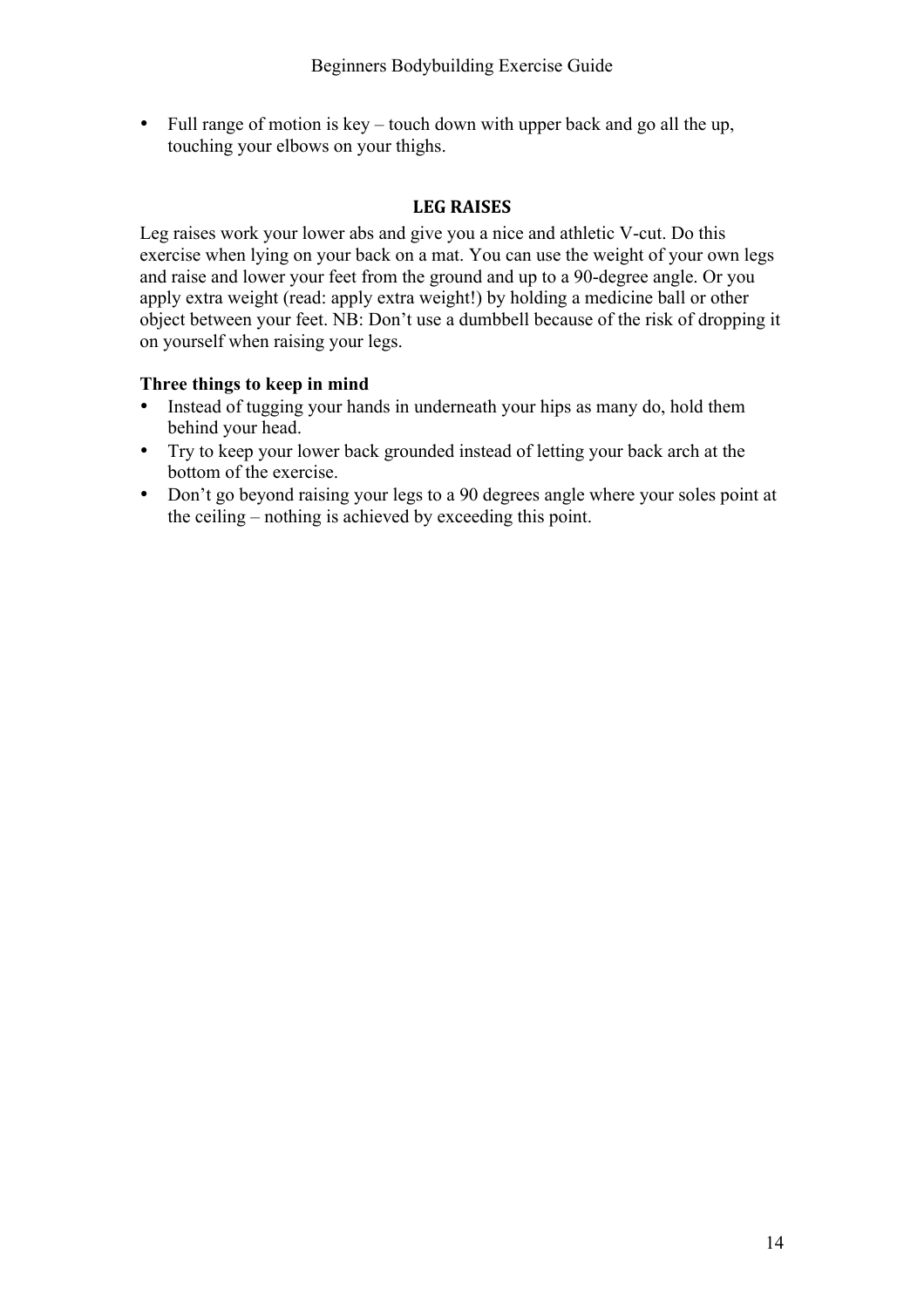### *SIDES*

For an awesome abdominal region, the sides are as important as the front. Sides contribute to building a solid core all the way around, from your back muscles to the front of your stomach. To build the sides, you only need two great exercises. In time, you can adjust your core sessions as you like, but let these exercises be the foundation on which you build.

### **DUMBBELL SIDE BEND**

Choose a heavy dumbbell to hold in only one of your hands. Lean over to the side of the dumbbell until you feel a stretch on the opposite side of the core. Then raise your body into the starting position and repeat.

#### **Three things to keep in mind**

- Retain a 'proud' posture with your chest held high and not bending your spine.
- Do not bend forwards or backwards aim at following a straight line when going sideways.
- Choose heavy weights this movement is easy if you don't apply enough force.

### **OBLIQUE TWIST**

Sit down on a mat with a dumbbell or even better  $-$  a medicine ball. Cross your legs and lift them a little off the ground. Lean back a little so your body forms a V, and grab your weight with both hands. Twist from side to side by rotating your upper body and tapping your weight on the floor alternately on each side of your hips.

### **Three things to keep in mind**

- Lean back until you feel your abs are being activated and stay there throughout the set.
- Look straight ahead at all times even though your torso is rotating.
- Adjust the movement so it feels right to you try to target your sides and feel the muscles at work.

### *Now that you have your exercises covered, you need to give them all you've got. In the next section, you are introduced to the mental aspect of pushing yourself hard.*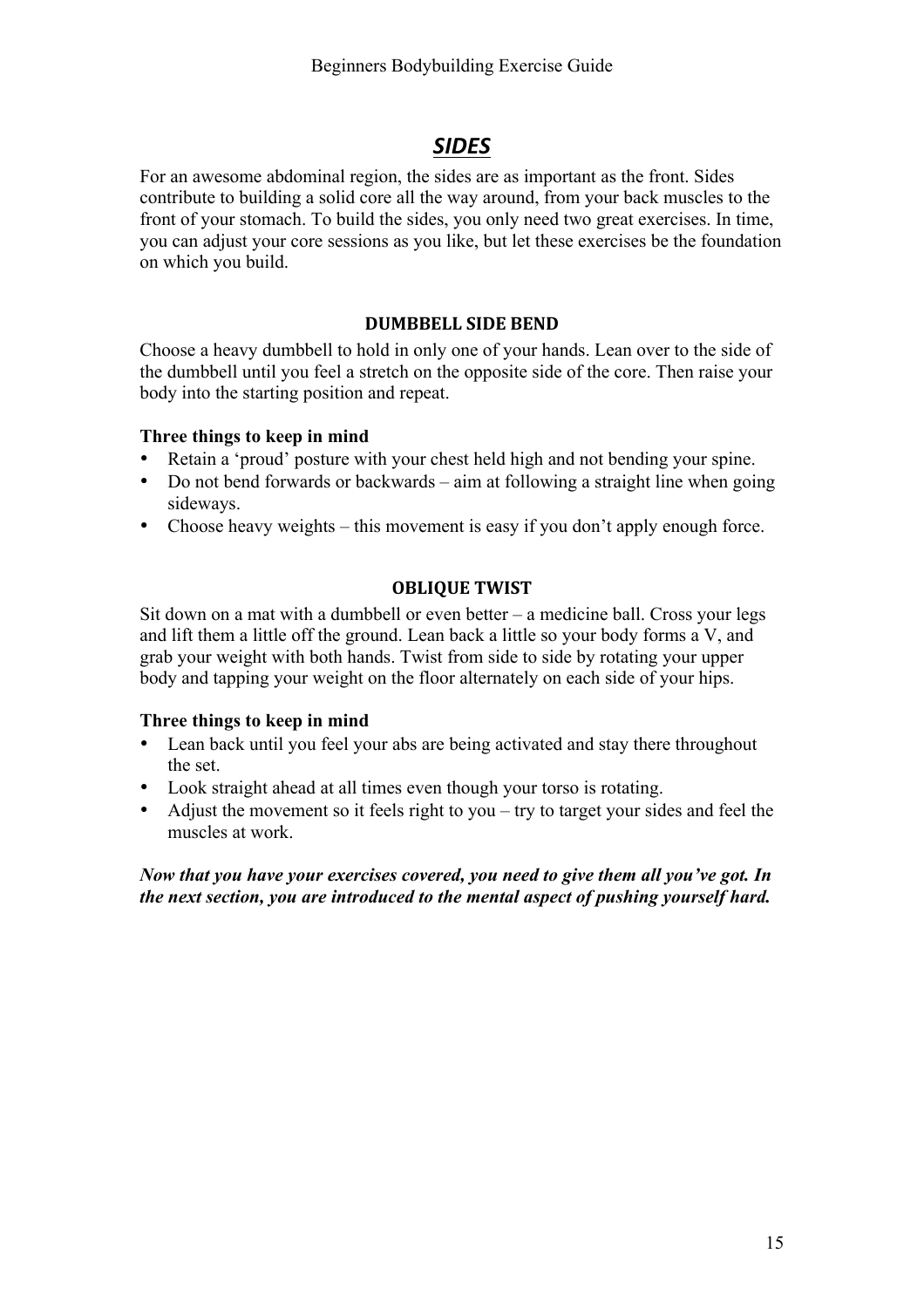### *Mental%barriers*

When you work out, you will face what I call "the two barriers". These barriers are in your mind, and you will have to overcome them in order to keep going. Body and mind are completely interlinked – so being able to push through your mental barriers is essential when pushing your body further.

### **First barrier**

When doing a set during your workout, you will eventually feel tired towards the  $7<sup>th</sup>$ or  $8<sup>th</sup>$  rep, depending on the amount of weight. Many people quit at this point, feeling the muscles getting tired from the work. The first barrier is your mind saying: "I'd rather stop in order to save energy". But this message has its origins in the ancient human mind – wanting to conserve energy for harsh times. We live in the  $21<sup>st</sup>$ century, and the game has changed from then to now. Therefore, you want to use that energy in order to stress your muscles, which leads to growth. Overcome the first barrier, do the extra reps and do not stop when early tiredness gets to your mind.

### **Second barrier**

Congratulations! Every set from now on, you will be able to push through the first barrier. That is accomplishing much more than the majority of people working out. Way too often, you'll see people dropping the weights too early without pushing themselves. It is clear to everyone, and not at least to themselves, that they could have done a couple more reps – no problem. You know that you can! Being able to do so, breaking barrier number one, is so essential for your results. As they say: "What you put in is what you get out".

The second barrier is a tough one. This is where I usually fail on my bad workout days. The first barrier is easy to break once you get to like the feeling of pushing yourself a little extra. The second barrier is facing you when you find yourself having done three and a half set – feeling exhausted from pushing through barrier one several times. You want to drop the weights, because you think; "I've done a good job on this one – it must be enough". When you hear this little voice in your head, you cannot listen! This is really what kick starts your muscle growth – pushing through barrier number two.

Chest high and chin up – pull yourself together and give it 105% in that last set. When fatigue hits you, grab some lighter weights and go to failure with these ones. It is all about crossing the line of what you initially, before picking up the weights, thought would be possible for you.

Your results are closely linked to your mindset around working out – squeeze the last juice out of your fibers, and you will be rewarded in the long run. If you managed to create a mindset of pushing through barrier two on every exercise, you will get to feel the famous "pump" that Arnold talked about. And after your workout, you can look at yourself in the mirror, and — besides seeing your pumped up body — be satisfied with the great work your body and mind put in today.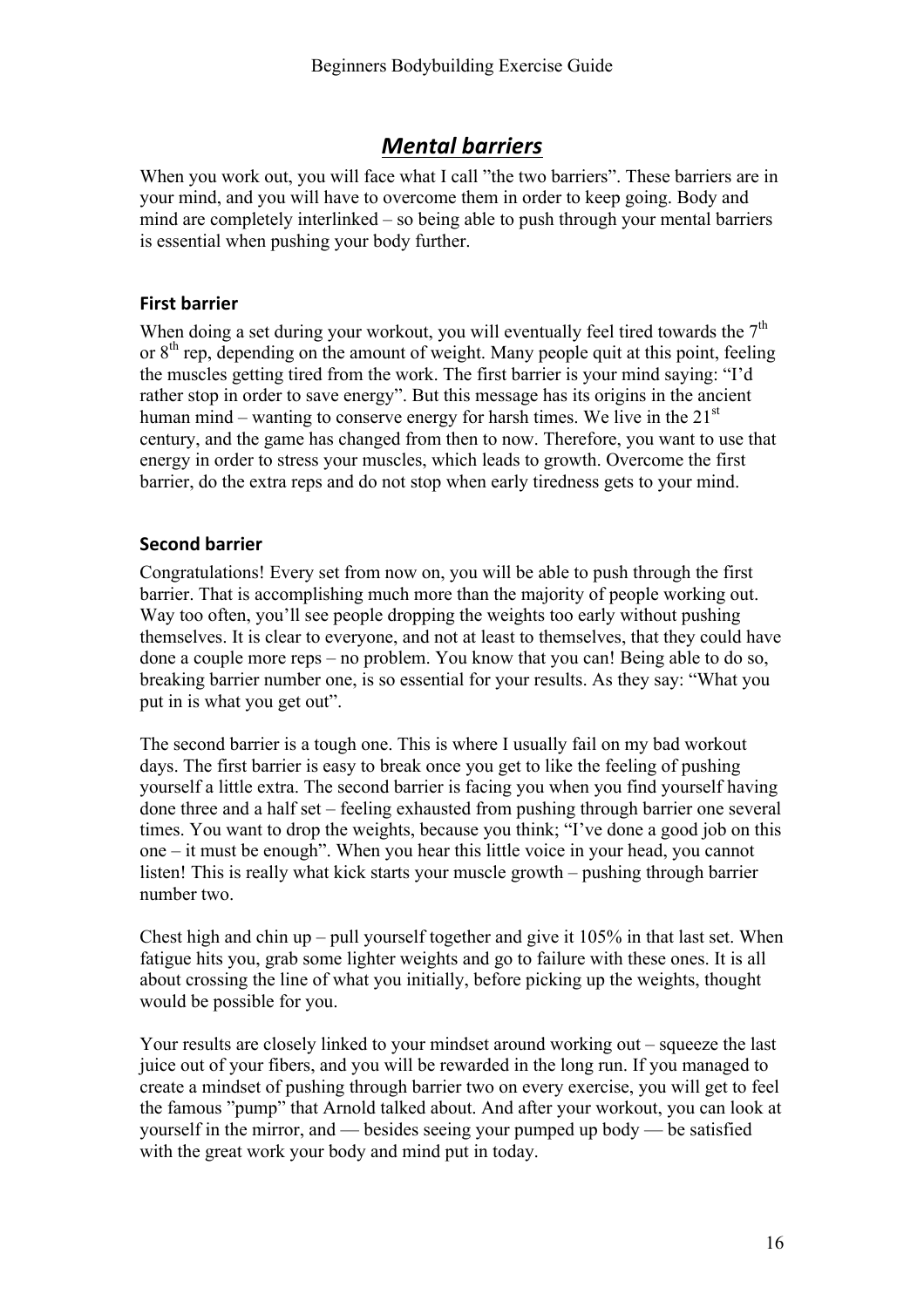*As important as hitting the gym hard is food. Food is covered in short in the following section, as is supplements in the next one.* 

# **Food**

There are no limits of how much every fitness coach stresses the importance of food. And for a reason! But lets take a step back and forget about the hundreds of amino acids, the weigh-ins after every meal, the food logs, and the hysteria that surrounds eating for growth.

When the board is wiped clean, remember this sentence and let it guide your diet for growth: **"Eat healthy, eat often and eat a lot!"**

Then, the coaches will say; "Healthy is reading labels and calculating levels, often is about setting timers and 'a lot' is about 500 kcal above your level of equilibrium, but very hard to determine."

Translation is needed and available. What they are trying to tell us is that you need to pay them to tailor a diet for you, coaching you for discipline and measuring a range of different parameters to make basic knowledge into science and try to pinpoint the optimal level of intake by the calorie for you. Sounds expensive? It is expensive, and I cannot advise you to spend your money on this. Use the money saved on food instead.

A simple approach to eating healthy is getting equal amounts of protein, fat and carbohydrates. Your protein intake is especially important. To be sure that you get enough protein, you can eat meat, cottage cheese, fish, cheese, nuts, and other sources of protein. If all these foods are hard to find and eat, then a protein shake here and there is a good thing to include in your diet.

A fitness coach proposed to me a meal planning structure of 7 meals a day. These 7 should either consist of 4 solid and 3 fluid, or 3 solid and 4 fluid. A solid meal is food as you know it – a fluid meal is a protein shake and the like. Eating/drinking  $7$  meals may sound like a lot, and it is – but the main idea is to stay full throughout the entire day instead of eating large meals with a lot of time in between.

If you want to, you can use my structure as inspiration: I eat breakfast (solid), drink a shake at 10 (fluid), eat lunch (solid), eat a small energizing meal an hour before working out (solid), drink a shake after working out (fluid), eat dinner (solid), and finish my day with a shake before going to bed (fluid). This adds up to 4 solid meals and three fluid ones.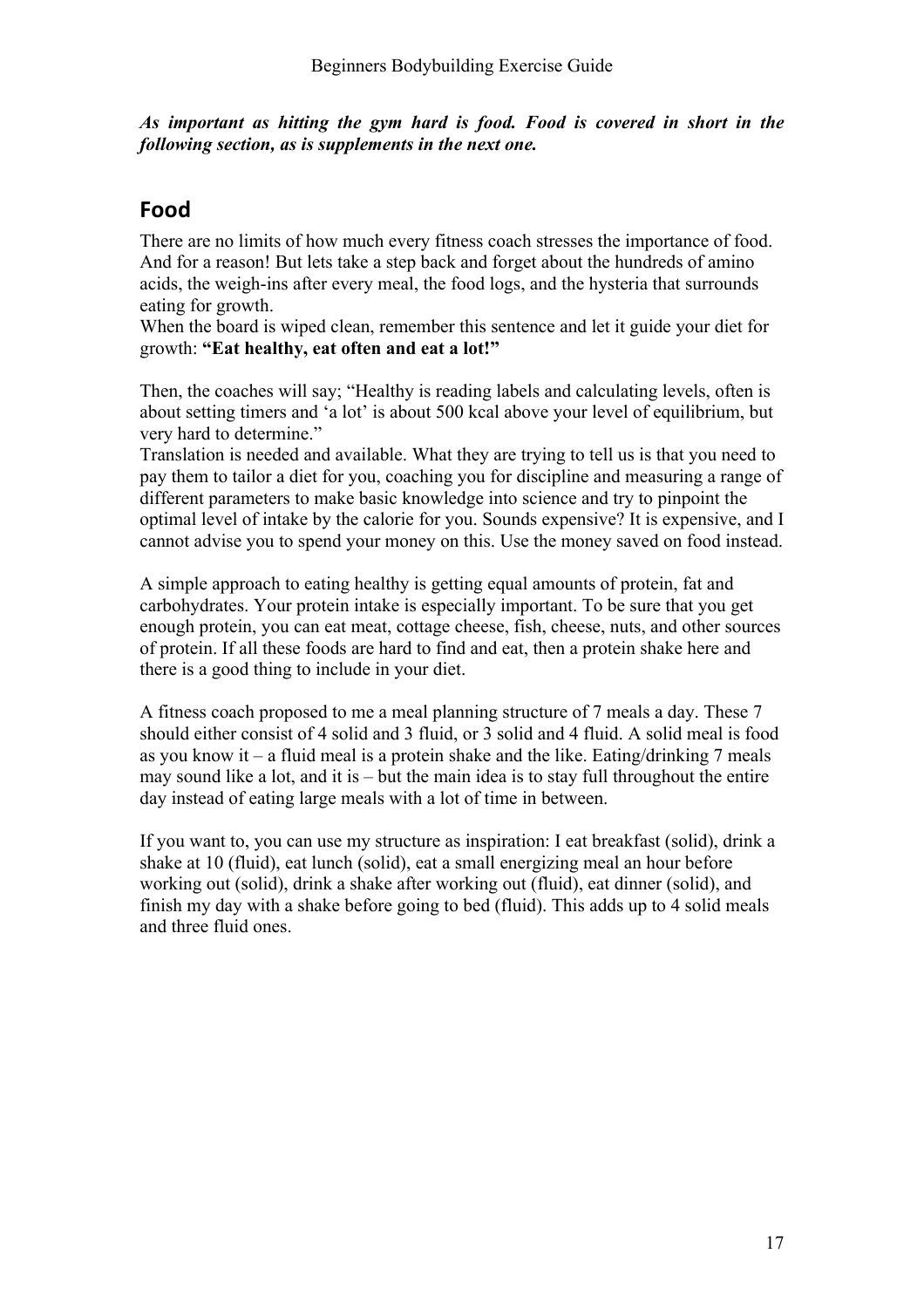### **Supplements**

It's a jungle out there, and I'm sure you and your friends have encountered product labels with names like BCAA, HMB powder, N. O. pre-workout, casein, CLA, beta alanine, vitargo, glutamine, ZMA, etc.

Do not buy any of this stuff! Maybe I will be assassinated by the supplement corporations, but this I have to tell you. I don't eat this stuff and neither do my friends – and we are actually able to grow without all that, believe it or not.

What you need is a healthy diet – that is the foundation of all the rest and the reason why it is called a "supplement" and not "replacement".

When you eat healthy, often, and a lot, and you are still in doubt whether you have your needs covered, that's when you can start to supplement. I myself have tried it all for various periods of time, and I keep coming back to what works for me – three basic supplements.

### **Protein Powder**

This is a very researched and proven supplement, which is protein in the form of powder. The powder is added to water or milk and then shaken to a drink. Protein powder usually consists of about 80% of protein depending on the brand and kind. This is a very high percentage of protein, especially when considering the low amounts of fat and sugar in it. It is not very expensive if bought from an online retailer – I personally prefer protein from Bulk Powders, because of the flavor and price, but you can try different kinds to find your favorite. They often have little samples to try before buying the bigger portions.

A huge guy once told me in the gym: "You cannot build a house without bricks!" – and that is a nice way to put it. If you lack proteins and the diet isn't enough, then you won't really get fitter and bigger. Therefore, I highly recommend supplementing with good quality protein. If you also have a high metabolism and burns everything that goes into your mouth, it is also a good way to add some extra calories to your diet. As mentioned in *Food*, I drink a shake in the morning, after each workout, and at night before bed. This gives piece of mind and will have your required protein intake covered.

### **Fish Oil**

This supplement is scientifically proven to have various healthy impacts on your body and brain. These often come in capsules that you swallow with water (or a protein shake). Try to google fish oil and read about what a wonderful thing this is. I take fish oil because of these reasons – and because I know, I won't get the recommend amounts of fish through my food during the week.

### **Vitamins**

Also a very proven and basic supplement. A pill containing various vitamins ensures your overall health and gives your body the best conditions for building muscle. Choose a kind that has a lot of 100%'s in it or close to a hundred percent of